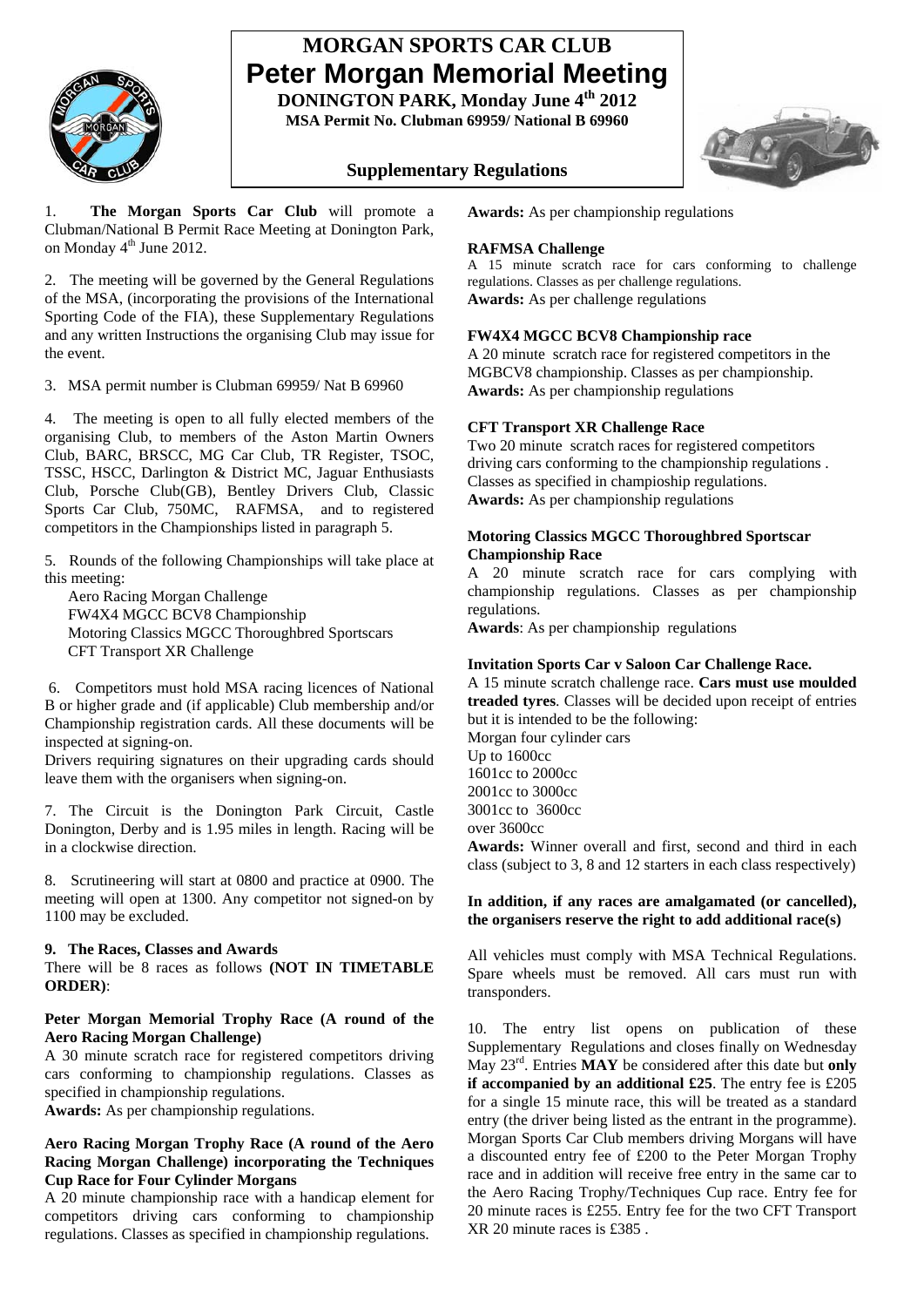Entry for the Sports V Saloon for those competitors entered with the same car in other races not discounted will be discounted to £100.

**Entries for a second race will have a discount of £15 for races not already discounted.** All entries must be made on the official form and accompanied by the appropriate fee. **Entry information may be faxed or e mailed to avoid delay, but the entry will only be accepted on receipt of the fee and properly completed original form**. Cheques should be made payable to Morgan Sports Car Club Ltd. Payment may also be made by BACS transfer using the drivers name and race code as reference to MSCC 30-94-97 a/c 00039156

Entries will be selected from: i) Registered Championship contenders first and ii) entry forms received in chronological order. In the event of over subscription a reserve list of up to 30% of the grid, eleven additional entries, will be accepted on the basis of the receipt of the entry forms.

Entry fees will be refunded under the terms of H 31.1.2 et seq. Entry fees will also be returned if a competitor notifies the organiser **in writing, by FAX or E-Mail** by 5.00pm on Wednesday May  $23^{rd}$  that he/she wishes to withdraw his/her entry. An administration fee of £25.00 will be deducted. **No refund after this date.** 

11. The Secretary of the Meeting to whom entries should be sent is:

Tony Oliver, East Moor, Trimdon Station, Co Durham TS29 6DU. Tel/Fax; 01429 880340 Mob; 07802 714688 E mail; comp.sec@mscc.uk.com

12. The maximum number of starters in each race will be 36 and the minimum will be 18. The minimum number of entries in each class in a non-Championship event will be 3. There will be no minimum for a class in a Championship event. Should any of the minimum figures not be reached the organisers have the right either to cancel the meeting, the race or amalgamate races or classes as appropriate.

13. Other senior officials will be:

| <b>MSA Steward</b>                                     | TBA                      |
|--------------------------------------------------------|--------------------------|
| Club Stewards                                          | TBA/J Spencer            |
| Clerks of the Course                                   | R Williams/R Culverhouse |
| <b>Chief Scrutineer</b>                                | TBA                      |
| Chief Timekeeper                                       | TB A                     |
| Handicapper                                            | C Ayre                   |
| <b>Chief Medical Officer</b>                           | <b>TRA</b>               |
| Indoes of fact will be announced in final instructions |                          |

Judges of fact will be announced in final instructions

14. Provisional results will be announced as soon as possible after each race. Protests must be lodged in accordance with C 5. 2 et. seq

15. There will be a timed qualifying session of 15 minutes for each race, one qualifying session for the XR races. Details of these will be published in Final Instructions. Grid positions will be determined by times recorded in official practice.

16. All other General Regulations of the MSA apply as written, except for the following, which is modified: H 30.1.3(c) and H 32. Any special conditions or requirements are detailed in these SRs and in appropriate Championship Regulations.

17. Grid starts will be used for all races excepting the Peter Morgan Trophy which will have a rolling start. The starting

signal for all races will be given by lights. In the event of any starting lights failure the Starter will revert to use of the Union Flag. For the Aero Trophy/Techniques Cup race the handicap will be calculated by comparing race lap times against published handicap (set) times.

18. Fuel supplies should be available at the circuit.

19. **Admission** per standard entry will be **4 Personnel passes and 2 Paddock Car Park labels.** No animals are allowed.

20. It is a competitors responsibility to ensure that he/she completes the requisite number of laps. After receiving the end of race or practice signal cars will complete a full slowing down lap and will leave the circuit via the Pit Lane/Paddock entry road.

22. Engines must not be run before 9.00am. Competitors not complying with this may be excluded.

22. Competitors are reminded that they must apply **IN ADVANCE** to the Circuit and obtain written permission if they wish to carry on board video equipment, as well as from the Chief Scrutineer on the day.

23. Any person damaging the surface or services beneath the paddock area may be excluded from the meeting and the circuit operators may take additional action to recover damages.

24. The roadways within the paddock area must be kept clear of all vehicles at all times.

25. All vehicles using the circuit must comply with any noise emission regulations as laid down by the MSA or the Borough Council. Donington Park reserves the right to reduce these noise limits if, in their opinion or the opinion of the Borough Council, it is considered necessary to do so.

26. Entry is by valid ticket or by payment of the appropriate entry fee only.

27. Access to the paddock will not be possible before 1900 on the day prior to the race day.

28. In the case of the abandonment or cancellation of the Meeting, the organisers will retain sufficient of the entry fees in order that costs/expenses incurred shall be covered.

**LOW COST ADVERTISING IS AVAILABLE IN THE PROGRAMME FOR THIS EVENT. FOR MORE INFORMATION PLEASE CONTACT RICHARD CULVERHOUSE ON 01225 777606**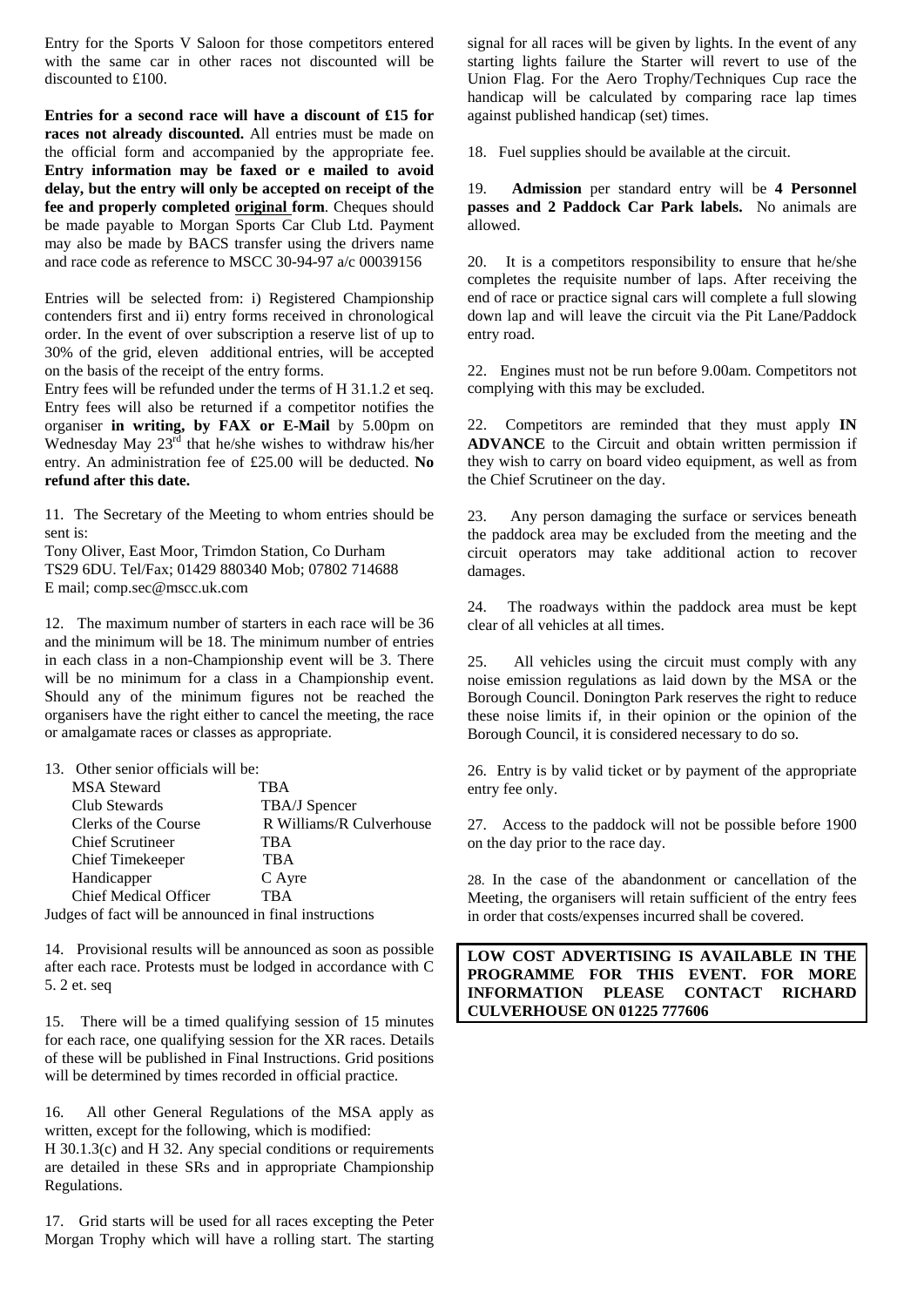# **MORGAN SPORTS CAR CLUB Peter Morgan Memorial Meeting Donington Park June 4th 2012**

MSA Permit Nos. 69959 (Clubman) & 669960 (National B)

# **ENTRY FORM**

#### …………………………………………………………………………………………………………………………………………………………………………………………………………….. **A Separate ENTRY FORM MUST BE USED FOR EACH CAR AND EACH DRIVER**

| Ref.             | <b>RACE</b><br><b>COST</b>                                                                                                                            | <b>Indicate race</b><br>entered by X |
|------------------|-------------------------------------------------------------------------------------------------------------------------------------------------------|--------------------------------------|
| <b>PMT</b>       | Peter Morgan Trophy Morgan Challenge<br>£200                                                                                                          |                                      |
| <b>ART/TC</b>    | Aero Racing Trophy Morgan Challenge/ Techniques Cup Race; complimentary to any<br>MSCC member entering the Peter Morgan Trophy Race<br>Otherwise £200 |                                      |
| <b>RAF</b>       | <b>RAFMSA</b> Challenge<br>£205                                                                                                                       |                                      |
| <b>TBRED</b>     | <b>MGCC</b> Thoroughbreds<br>£255                                                                                                                     |                                      |
| <b>XR</b>        | <b>CFT Transport XR Challenge</b><br>£385                                                                                                             |                                      |
| BCV <sub>8</sub> | <b>FW4X4 MGCC BCV8</b><br>£255                                                                                                                        |                                      |
| S&S              | <b>Invitation Sports Car v Saloon Challenge</b><br>£205/£100                                                                                          |                                      |
|                  |                                                                                                                                                       |                                      |
|                  |                                                                                                                                                       |                                      |
|                  | Entrant's Licence No. <b>Entrant's Licence No.</b> 2014.                                                                                              |                                      |
|                  |                                                                                                                                                       |                                      |
|                  |                                                                                                                                                       |                                      |
|                  |                                                                                                                                                       |                                      |
|                  |                                                                                                                                                       |                                      |
|                  |                                                                                                                                                       |                                      |
|                  | Have they competed on this Circuit before? Yes/No<br>Is the Driver a novice? Yes/No                                                                   |                                      |
|                  | Do they require their Licence signed? Yes/No                                                                                                          |                                      |
|                  |                                                                                                                                                       |                                      |
|                  | Entrants to Aero Trophy/Techniques Cup please state your best lap time at *Donington, Brands Indie or                                                 |                                      |
|                  | * delete as appropriate                                                                                                                               |                                      |

**PLEASE READ CAREFULLY AND COMPLETE REVERSE SIDE**